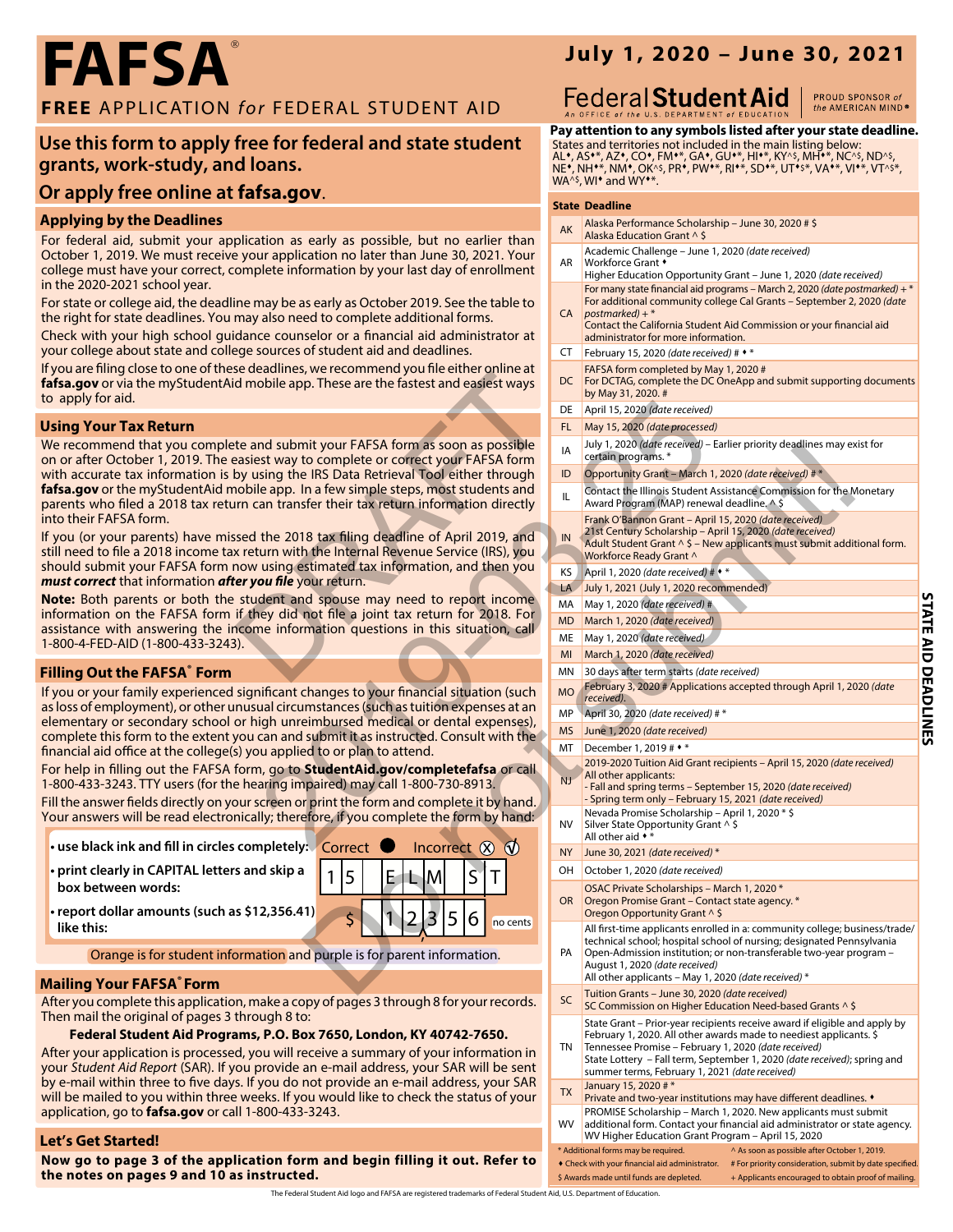# **What is the FAFSA® Form ?**

# **Why fill out a FAFSA form?**

The *Free Application for Federal Student Aid* (FAFSA) is the first step in the financial aid process. You use the FAFSA form to apply for federal student aid, such as grants, work-study, and loans. In addition, most states and colleges use information from the FAFSA form to award nonfederal aid.

# **Why all the questions?**

Most of the questions on the FAFSA form are required to calculate your Expected Family Contribution (EFC). The EFC measures your family's financial strength and is used to determine your eligibility for federal student aid. Your state and the colleges you list may also use some of your responses. They will determine if you may be eligible for school or state aid, in addition to federal aid.

# **How do I find out what my Expected Family Contribution (EFC) is?**

Your EFC will be listed on your *Student Aid Report* (SAR). Your SAR summarizes the information you submitted on your FAFSA form. It is important to review your SAR to make sure all of your information is correct and complete. Make corrections or provide additional information, as necessary.

# **How much student financial aid will I receive?**

Using the information on your FAFSA form and your EFC, the financial aid office at your college will determine the amount of aid you will receive. The college will use your EFC to prepare a financial aid package to help you meet your financial need. Financial need is the difference between the cost of attendance (which can include living expenses), as determined by your college, and your EFC. If you are eligible for a Federal Pell Grant, you may receive it from only one college for the same period of enrollment. If you or your family have unusual circumstances that should be taken into account, contact your college's financial aid office. Some examples of unusual circumstances are: unusual medical or dental expenses or a large change in income from 2018 to this year. **EXECUTE:** IN: The college of the U.S. Department of aid you will receive For the college without your college without your college without your college without your college without your college and you meet your under a p

# **When will I receive the student financial aid?**

Any financial aid you are eligible to receive will be paid to you through your college. Typically, your college will first use the aid to pay tuition, fees and room and board (if provided by the college). Any remaining aid is paid to you for your other educational expenses.

# **How can I have more colleges receive my FAFSA form information?**

If you are completing a paper FAFSA form, you can only list four colleges in the school code step. You may add more colleges by doing one of the following:

- After your FAFSA form has been processed, go to **fafsa.gov**, log in to the site, and follow the instructions for correcting your FAFSA form.
- • Use the *Student Aid Report* (SAR), which you will receive after your FAFSA form is processed. Your Data Release Number (DRN) verifies your identity and will be listed on the first page of your SAR. You can call 1-800-433-3243 and provide your DRN to a customer service representative, who will add more school codes for you.
- Provide your DRN to the financial aid administrator at the college you want added, and he or she can add their school code to your FAFSA form.

**Note:** Your FAFSA record can only list up to ten school codes. If there are ten school codes on your record, each new code will need to replace one of the school codes listed.

# **Where can I receive more information on student financial aid?**

The best place for information about student financial aid is the financial aid office at the college you plan to attend. The financial aid administrator can tell you about student aid available from your state, the college itself and other sources.

- • You can also visit our web site **[StudentAid.gov](https://StudentAid.ed.gov)**.
- For information by phone you can call our Federal Student Aid Information Center at 1-800-433-3243. TTY users (for the hearing impaired) may call 1-800-730-8913.
- You can also check with your high school counselor, your state aid agency or your local library's reference section.

Information about other nonfederal assistance may be available from foundations, faith-based organizations, community organizations and civic groups, as well as organizations related to your field of interest, such as the American Medical Association or American Bar Association. Check with your parents' employers or unions to see if they award scholarships or have tuition assistance plans.

# **Information on the Privacy Act and use of your Social Security Number**

We use the information that you provide on this form to determine if you are eligible to receive federal student financial aid and the amount that you are eligible to receive. Sections 483 and 484 of the Higher Education Act of 1965, as amended, give us the authority to ask you and your parents these questions, and to collect the Social Security Numbers of you and your parents. We use your Social Security Number to verify your identity and retrieve your records, and we may request your Social Security Number again for those purposes.

State and institutional student financial aid programs may also use the information that you provide on this form to determine if you are eligible to receive state and institutional aid and the need that you have for such aid. Therefore, we will disclose the information that you provide on this form to each institution you list in questions 101a - 101h, state agencies in your state of legal residence and the state agencies of the states in which the colleges that you list in questions 101a - 101h are located.

If you are applying solely for federal aid, you must answer all of the following questions that apply to you: 1-9, 14-16, 18, 21-23, 26, 28-29, 32-37, 38-58, 60- 67, 69, 72-100, 102, and 103. If you do not answer these questions, you will not receive federal aid.

Without your consent, we may disclose information that you provide to entities under a published "routine use." Under such a routine use, we may disclose information to third parties that we have authorized to assist us in administering the above programs; to other federal agencies under computer matching programs, such as those with the Internal Revenue Service, Social Security Administration, Selective Service System, Department of Homeland Security, Department of Justice and Veterans Affairs; to your parents or spouse; and to members of Congress if you ask them to help you with student aid questions.

If the federal government, the U.S. Department of Education, or an employee of the U.S. Department of Education is involved in litigation, we may send information to the Department of Justice, or a court or adjudicative body, if the disclosure is related to financial aid and certain conditions are met. In addition, we may send your information to a foreign, federal, state, or local enforcement agency if the information that you submitted indicates a violation or potential violation of law, for which that agency has jurisdiction for investigation or prosecution. Finally, we may send information regarding a claim that is determined to be valid and overdue to a consumer reporting agency. This information includes identifiers from the record; the amount, status and history of the claim; and the program under which the claim arose. mand your ERC, the financial aid office a polising to the polising to the polising to help you meet your information to third parties the such the such that a parties the such that a parties the such that is the such that

# **State Certification**

By submitting this application, you are giving your state financial aid agency permission to verify any statement on this form and to obtain income tax information for all persons required to report income on this form.

# **The Paperwork Reduction Act of 1995**

According to the Paperwork Reduction Act of 1995, no persons are required to respond to a collection of information unless such collection displays a valid OMB control number. The valid OMB control number for this information collection is 1845-0001. Public reporting burden for this collection of information is estimated to average one and a half hours per response, including time for reviewing instructions, searching existing data sources, gathering and maintaining the data needed, and completing and reviewing the collection of information. The obligation to respond to this collection is voluntary. If you have comments or concerns regarding the status of your individual submission of this form, please contact the Federal Student Aid Information Center, P.O. Box 84, Washington, D.C. 20044 directly. [Note: Please do not return the completed form to this address.] twent the cost of attendance information in may receive the poly your college, and your<br>
the above programs, to other federal agencies under computer<br>
in my receive the methanol of your college, and your<br>
or or your famil

> We may request additional information from you to process your application more efficiently. We will collect this additional information only as needed and on a voluntary basis.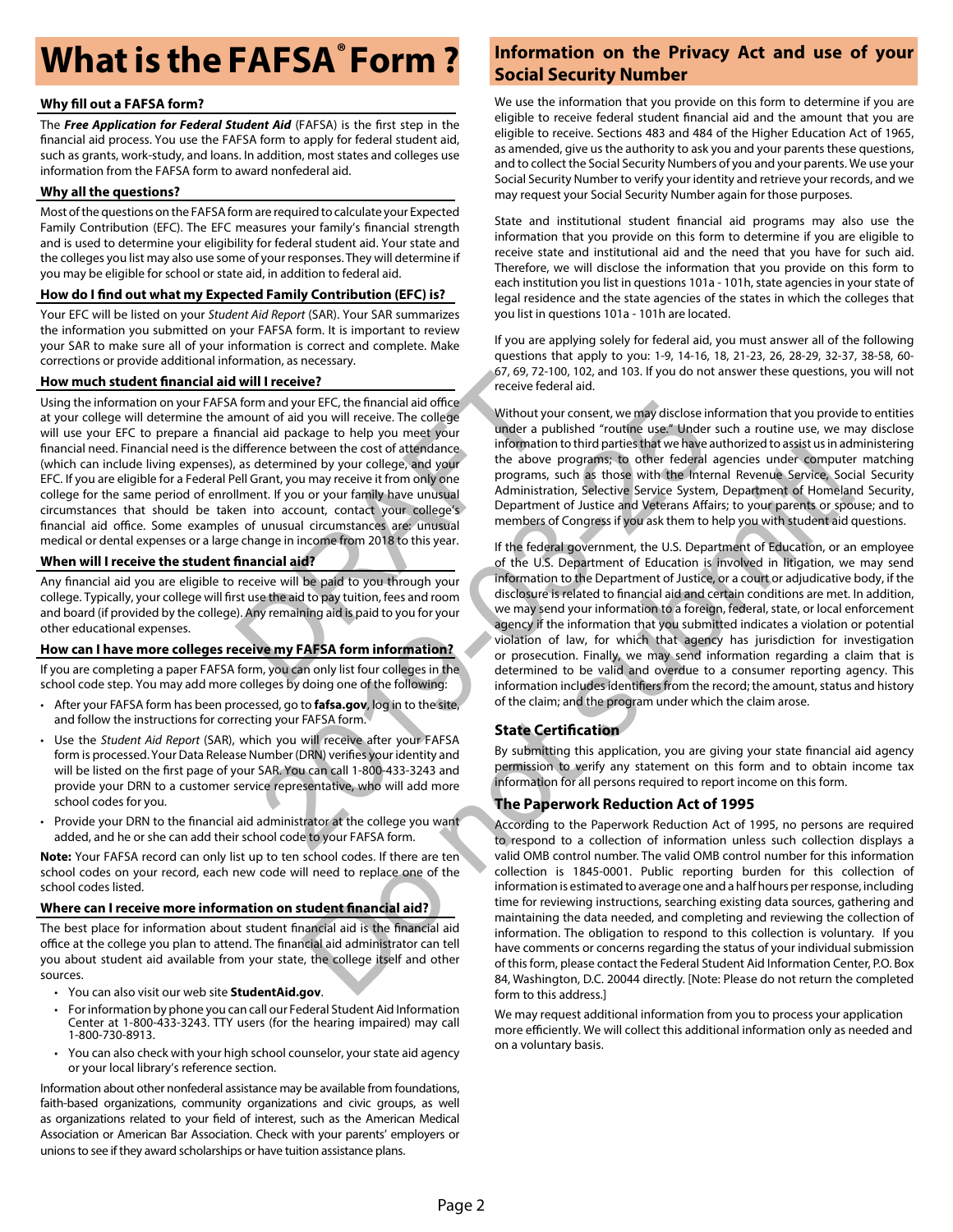<span id="page-2-8"></span><span id="page-2-7"></span><span id="page-2-6"></span><span id="page-2-5"></span><span id="page-2-4"></span><span id="page-2-3"></span><span id="page-2-2"></span><span id="page-2-1"></span><span id="page-2-0"></span>

| <b>FAFSA</b>                                                                                                                                                                                                                                                                                                                                                                         | July 1, 2020 - June 30, 2021                                                                         |  |  |  |
|--------------------------------------------------------------------------------------------------------------------------------------------------------------------------------------------------------------------------------------------------------------------------------------------------------------------------------------------------------------------------------------|------------------------------------------------------------------------------------------------------|--|--|--|
| <b>FREE APPLICATION for FEDERAL STUDENT AID</b>                                                                                                                                                                                                                                                                                                                                      | <b>Federal Student Aid</b><br>PROUD SPONSOR of<br>the AMERICAN MIND®                                 |  |  |  |
| Step One (Student): For questions 1-31, leave any questions that do not apply to you (the student) blank.                                                                                                                                                                                                                                                                            | OMB #1845-0001                                                                                       |  |  |  |
| Your full name (exactly as it appears on your Social Security card) If your name has a suffix, such as Jr. or III, include a space between your last name and suffix.                                                                                                                                                                                                                |                                                                                                      |  |  |  |
| 2. First<br>1. Last<br>name<br>name                                                                                                                                                                                                                                                                                                                                                  | 3. Middle<br>initial                                                                                 |  |  |  |
| Your permanent mailing address                                                                                                                                                                                                                                                                                                                                                       |                                                                                                      |  |  |  |
| 4. Number and street<br>(include apt. number)                                                                                                                                                                                                                                                                                                                                        |                                                                                                      |  |  |  |
| 5. City (and country if<br>not $U.S.$ )                                                                                                                                                                                                                                                                                                                                              | 6. State<br>7. ZIP code                                                                              |  |  |  |
| 8. Your Social Security Number See Notes page 9.<br>9. Your date<br><b>MONTH</b><br><b>DAY</b>                                                                                                                                                                                                                                                                                       | 10. Your telephone number<br><b>YEAR</b>                                                             |  |  |  |
| of birth                                                                                                                                                                                                                                                                                                                                                                             |                                                                                                      |  |  |  |
| Your driver's license number and driver's license state (if you have one)                                                                                                                                                                                                                                                                                                            |                                                                                                      |  |  |  |
| 11. Driver's license<br>number                                                                                                                                                                                                                                                                                                                                                       | 12. Driver's license<br>state                                                                        |  |  |  |
| 13. Your e-mail address. If you provide your e-mail address, we will communicate with you electronically. For example, when your FAFSA form has been processed, you                                                                                                                                                                                                                  |                                                                                                      |  |  |  |
| will be notified by e-mail. Your e-mail address will also be shared with your state and the colleges listed on your FAFSA form to allow them to communicate with you. If<br>you do not have an e-mail address, leave this field blank.                                                                                                                                               |                                                                                                      |  |  |  |
|                                                                                                                                                                                                                                                                                                                                                                                      |                                                                                                      |  |  |  |
| 14. Are you a U.S.<br>Yes, I am a U.S. citizen (U.S. national). Skip to question 16. $\dots \dots$                                                                                                                                                                                                                                                                                   | 15. Alien Registration Number                                                                        |  |  |  |
| citizen?<br>Mark only one.<br>See Notes page 9.<br>No, I am not a citizen or eligible noncitizen. Skip to question 16. $\bigcirc$ 3                                                                                                                                                                                                                                                  |                                                                                                      |  |  |  |
| 16. What is your<br>$\lceil \mathsf{am} \mathsf{single} \dots \dots \dots \dots \bigcap \mathsf{1} \rceil$ am separated $\dots \dots \dots \dots \dots \dots$                                                                                                                                                                                                                        | <b>YEAR</b><br><b>MONTH</b><br>17. Month and year you were married,                                  |  |  |  |
| marital status as<br>I am married/remarried $\bigcirc$ 2 I am divorced or widowed $\bigcirc$ 4<br>of today?<br><b>Alberta</b><br>See Notes page 9.                                                                                                                                                                                                                                   | remarried, separated, divorced or<br>widowed.<br>See Notes page 9.                                   |  |  |  |
| <b>STATE</b><br>19. Did you become a legal<br>18. What is your<br>Yes                                                                                                                                                                                                                                                                                                                | 20. If the answer to question 19 is "No,"<br><b>MONTH</b><br><b>YEAR</b>                             |  |  |  |
| resident of this state<br>state of legal<br>before January 1, 2015?<br>residence?<br><b>No</b>                                                                                                                                                                                                                                                                                       | give month and year you became a<br>legal resident of that state.                                    |  |  |  |
| 21. Are you male or<br>22. If female, skip to question 23. Most male students must register with the Selective<br>Male<br>() <sub>1</sub>                                                                                                                                                                                                                                            |                                                                                                      |  |  |  |
| Service System to receive federal aid. If you are male, are age 18-25, and have not<br>female?<br>See Notes page 9.<br>registered, fill in the circle and we will register you. See Notes page 9.<br>$\bigcirc$ 2<br>Female                                                                                                                                                          | Register me $()$ 1                                                                                   |  |  |  |
| 23. Have you been convicted for the possession or sale of illegal drugs for an offense that occurred while you were receiving federal                                                                                                                                                                                                                                                | No $\bigcirc$ 1                                                                                      |  |  |  |
| student aid (such as grants, work-study, or loans)?<br>Answer "No" if you have never received federal student aid or if you have never had a drug conviction for an offense that occurred while receiving                                                                                                                                                                            |                                                                                                      |  |  |  |
| federal student aid. If you have a drug conviction for an offense that occurred while you were receiving federal student aid, answer "Yes," but<br>complete and submit this application, and we will mail you a worksheet to help you determine if your conviction affects your eligibility for aid.<br>If you are unsure how to answer this question, call 1-800-433-3243 for help. | Yes $\bigcirc$ 3                                                                                     |  |  |  |
| Some states and colleges offer aid based on the level of schooling your parents completed.                                                                                                                                                                                                                                                                                           |                                                                                                      |  |  |  |
| Middle school/Jr. high $\bigcirc$ 1<br>High school<br>24. Highest school completed by Parent 1                                                                                                                                                                                                                                                                                       | College or beyond<br>Other/unknown $\bigcirc$ 4<br>$()$ 2<br>$\overline{\mathbf{3}}$                 |  |  |  |
| Middle school/Jr. high $\bigcap$ 1<br>25. Highest school completed by Parent 2                                                                                                                                                                                                                                                                                                       | College or beyond<br>Other/unknown $\bigcap$ 4<br>High school $\bigcap$ 2<br>$\overline{\mathbf{3}}$ |  |  |  |
| 26. What will your high school completion status be when you begin college in the 2020-2021 school year?                                                                                                                                                                                                                                                                             |                                                                                                      |  |  |  |
|                                                                                                                                                                                                                                                                                                                                                                                      | Homeschooled. Skip to question 28. 0 3                                                               |  |  |  |
| General Educational Development (GED) certificate or state certificate. Skip to question 28. $\bigcirc$ 2                                                                                                                                                                                                                                                                            | None of the above. Skip to question 28. $\bigcirc$ 4                                                 |  |  |  |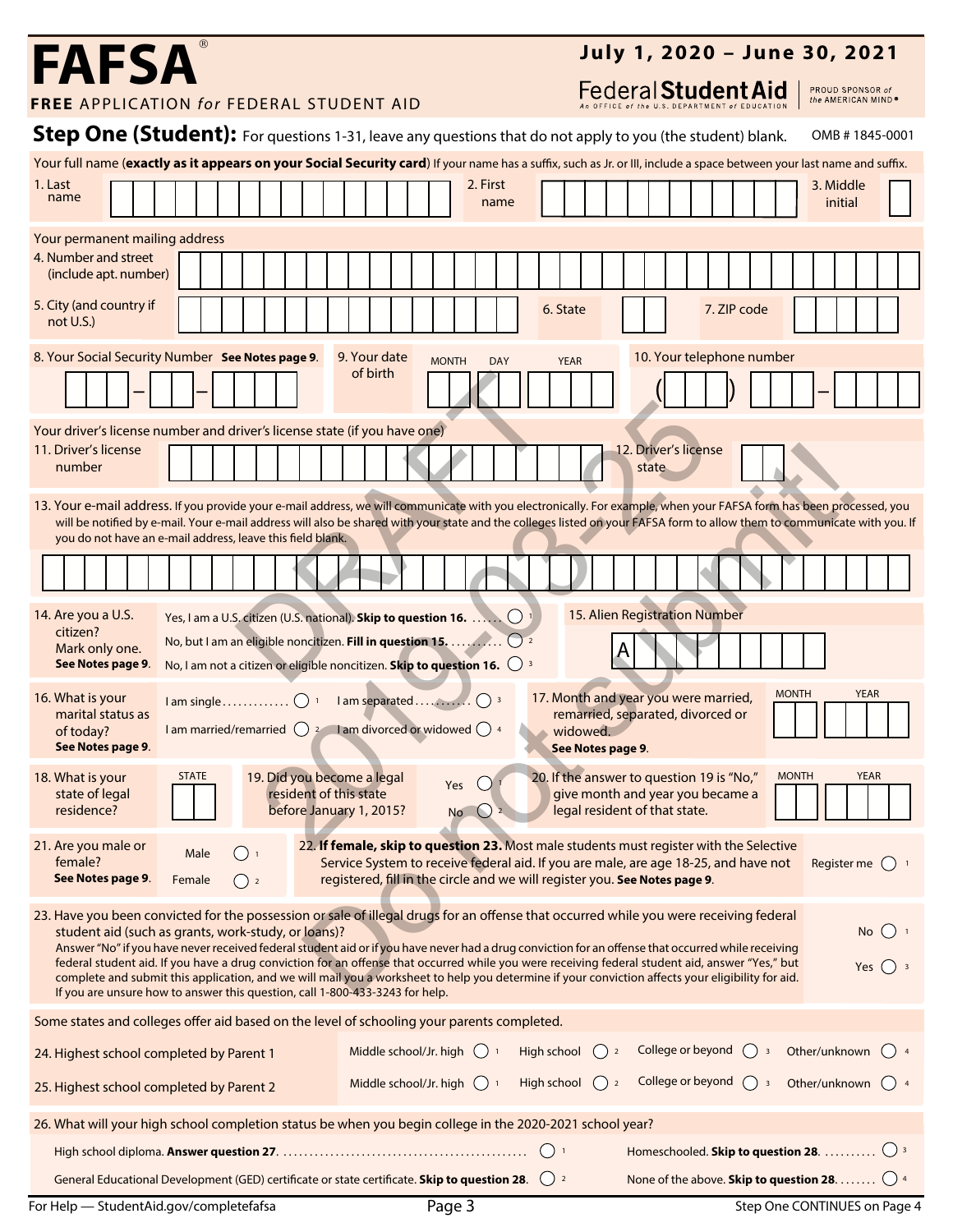<span id="page-3-6"></span><span id="page-3-5"></span><span id="page-3-4"></span><span id="page-3-3"></span><span id="page-3-2"></span><span id="page-3-1"></span><span id="page-3-0"></span>

|                                                                                                                                                                                                                                                                                                                                                                                                                                   | Step One CONTINUES from Page 3                                                                                                                                                                                                  |  |  |  |  |
|-----------------------------------------------------------------------------------------------------------------------------------------------------------------------------------------------------------------------------------------------------------------------------------------------------------------------------------------------------------------------------------------------------------------------------------|---------------------------------------------------------------------------------------------------------------------------------------------------------------------------------------------------------------------------------|--|--|--|--|
| 27. What is the name of the high school where you received or will receive your high school diploma?<br>Enter the complete high school name, and the city and state where the high school is located.<br><b>High School Name</b>                                                                                                                                                                                                  | 28. Will you have your first bachelor's degree<br>before you begin the 2020-2021 school<br>year?<br><b>STATE</b>                                                                                                                |  |  |  |  |
| <b>High School City</b>                                                                                                                                                                                                                                                                                                                                                                                                           | Yes $\bigcirc$ 1<br>No $\bigcirc$ 2                                                                                                                                                                                             |  |  |  |  |
| 29. What will your college grade level be when you begin the<br>2020-2021 school year?                                                                                                                                                                                                                                                                                                                                            | 30. What degree or certificate will you be working on when you begin the<br>2020-2021 school year?                                                                                                                              |  |  |  |  |
|                                                                                                                                                                                                                                                                                                                                                                                                                                   |                                                                                                                                                                                                                                 |  |  |  |  |
| Attended college before and 1st year undergraduate  0                                                                                                                                                                                                                                                                                                                                                                             |                                                                                                                                                                                                                                 |  |  |  |  |
|                                                                                                                                                                                                                                                                                                                                                                                                                                   | Associate degree (occupational or technical program)                                                                                                                                                                            |  |  |  |  |
|                                                                                                                                                                                                                                                                                                                                                                                                                                   | Certificate or diploma (occupational, technical or education program                                                                                                                                                            |  |  |  |  |
|                                                                                                                                                                                                                                                                                                                                                                                                                                   | Certificate or diploma (occupational, technical or education program                                                                                                                                                            |  |  |  |  |
|                                                                                                                                                                                                                                                                                                                                                                                                                                   |                                                                                                                                                                                                                                 |  |  |  |  |
|                                                                                                                                                                                                                                                                                                                                                                                                                                   |                                                                                                                                                                                                                                 |  |  |  |  |
|                                                                                                                                                                                                                                                                                                                                                                                                                                   |                                                                                                                                                                                                                                 |  |  |  |  |
|                                                                                                                                                                                                                                                                                                                                                                                                                                   |                                                                                                                                                                                                                                 |  |  |  |  |
| 31. Are you interested in being considered for work-study?                                                                                                                                                                                                                                                                                                                                                                        | Yes $\bigcirc$ 1<br>No $\bigcirc$ 2 Don't know $\bigcirc$ 3                                                                                                                                                                     |  |  |  |  |
| as of today, include information about your spouse.                                                                                                                                                                                                                                                                                                                                                                               | Answer questions 32-57 about yourself (the student). If you were never married, or are separated,<br>Step Two (Student): divorced or widowed and are not remarried, answer only about yourself. If you are married or remarried |  |  |  |  |
| 32. For 2018, have you (the student) completed<br>your IRS income tax return or another tax<br>for 2018?<br>return listed in question 33?                                                                                                                                                                                                                                                                                         | 33. What income tax return did you file or will you file<br>34. For 2018, what is or will be your tax filing<br>status according to your tax return?                                                                            |  |  |  |  |
| I have already completed my return                                                                                                                                                                                                                                                                                                                                                                                                |                                                                                                                                                                                                                                 |  |  |  |  |
| A foreign tax return, IRS 1040NR or IRS 1040NR-EZ.<br>Married-filed joint return  0 2<br>I will file but have not yet completed my<br>Married-filed separate return  0 3                                                                                                                                                                                                                                                          |                                                                                                                                                                                                                                 |  |  |  |  |
| I'm not going to file. Skip to question 38.                                                                                                                                                                                                                                                                                                                                                                                       | A tax return with Puerto Rico, another U.S. territory,<br>or Freely Associated State. See Notes page 9. 04                                                                                                                      |  |  |  |  |
| Yes $\bigcirc$ 2<br>No $\bigcap_1$ Don't know<br>$()$ 3<br>35. Did (or will) you file a Schedule 1 with your 2018 tax return? See Notes page 9.                                                                                                                                                                                                                                                                                   |                                                                                                                                                                                                                                 |  |  |  |  |
| For questions 36-44, if the answer is zero or the question does not apply to you, enter 0. Report whole dollar amounts with no cents.                                                                                                                                                                                                                                                                                             |                                                                                                                                                                                                                                 |  |  |  |  |
| 36. What was your (and spouse's) adjusted gross income for 2018? Adjusted gross income is on IRS Form 1040—line 7.                                                                                                                                                                                                                                                                                                                | \$                                                                                                                                                                                                                              |  |  |  |  |
| 37. Enter your (and spouse's) income tax for 2018. Income tax amount is the total of IRS Form 1040-line 13 minus<br>Schedule 2-line 46.                                                                                                                                                                                                                                                                                           | \$.                                                                                                                                                                                                                             |  |  |  |  |
| Questions 38 and 39 ask about earnings (wages, salaries, tips, etc.) in 2018. Answer the questions whether or not a tax return was filed. This information<br>may be on the W-2 forms or on the tax return selected in question 33: IRS Form 1040—line 1 + Schedule 1—lines 12 + 18 + Schedule K-1 (IRS Form 1065)—<br>Box 14 (Code A). If any individual earning item is negative, do not include that item in your calculation. |                                                                                                                                                                                                                                 |  |  |  |  |
| 38. How much did you earn from working in 2018?                                                                                                                                                                                                                                                                                                                                                                                   | \$                                                                                                                                                                                                                              |  |  |  |  |
| 39. How much did your spouse earn from working in 2018?                                                                                                                                                                                                                                                                                                                                                                           | \$                                                                                                                                                                                                                              |  |  |  |  |
| 40. As of today, what is your (and spouse's) total current balance of cash, savings, and checking accounts? Don't include<br>student financial aid.                                                                                                                                                                                                                                                                               | \$                                                                                                                                                                                                                              |  |  |  |  |
| 41. As of today, what is the net worth of your (and spouse's) investments, including real estate? Don't include the home you<br>live in. See Notes page 9.                                                                                                                                                                                                                                                                        | \$.                                                                                                                                                                                                                             |  |  |  |  |
| 42. As of today, what is the net worth of your (and spouse's) current businesses and/or investment farms? Don't include a<br>family farm or family business with 100 or fewer full-time or full-time equivalent employees. See Notes page 9.                                                                                                                                                                                      | \$                                                                                                                                                                                                                              |  |  |  |  |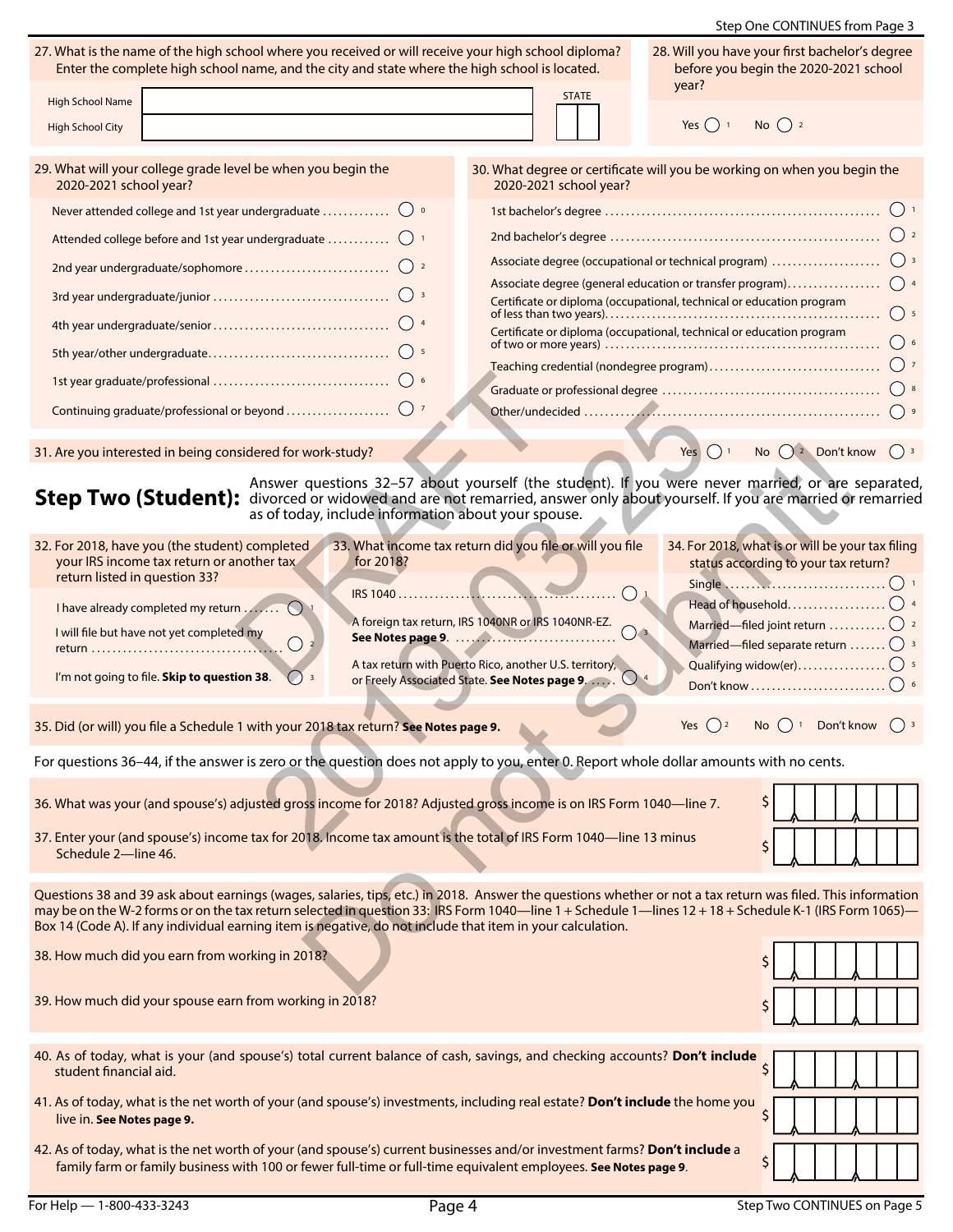# Step Two CONTINUES from Page 4

<span id="page-4-0"></span>

| 43. Student's 2018 Additional Financial Information (Enter the combined amounts for you and your spouse.)<br>a. Education credits (American Opportunity Tax Credit and Lifetime Learning Tax Credit) from IRS Form 1040 Schedule 3—line 50.                                                                                                                                                                                                                                                                                                                                                                                                                                                                               | \$                      |                   |                   |                                                   |
|---------------------------------------------------------------------------------------------------------------------------------------------------------------------------------------------------------------------------------------------------------------------------------------------------------------------------------------------------------------------------------------------------------------------------------------------------------------------------------------------------------------------------------------------------------------------------------------------------------------------------------------------------------------------------------------------------------------------------|-------------------------|-------------------|-------------------|---------------------------------------------------|
|                                                                                                                                                                                                                                                                                                                                                                                                                                                                                                                                                                                                                                                                                                                           |                         |                   |                   |                                                   |
| b. Child support paid because of divorce or separation or as a result of a legal requirement. Don't include support for children in your<br>household, as reported in question 93.                                                                                                                                                                                                                                                                                                                                                                                                                                                                                                                                        | $\zeta$                 |                   |                   |                                                   |
| c. Taxable earnings from need-based employment programs, such as Federal Work-Study and need-based employment portions of $\zeta$<br>fellowships and assistantships.                                                                                                                                                                                                                                                                                                                                                                                                                                                                                                                                                      |                         |                   |                   |                                                   |
| d. Taxable college grant and scholarship aid reported to the IRS as income. Includes AmeriCorps benefits (awards, living allowances and $\zeta$<br>interest accrual payments), as well as grant and scholarship portions of fellowships and assistantships.                                                                                                                                                                                                                                                                                                                                                                                                                                                               |                         |                   |                   |                                                   |
| e. Combat pay or special combat pay. Only enter the amount that was taxable and included in your adjusted gross income. Don't include $\zeta$<br>untaxed combat pay.                                                                                                                                                                                                                                                                                                                                                                                                                                                                                                                                                      |                         |                   |                   |                                                   |
| f. Earnings from work under a cooperative education program offered by a college.                                                                                                                                                                                                                                                                                                                                                                                                                                                                                                                                                                                                                                         | \$                      |                   |                   |                                                   |
| 44. Student's 2018 Untaxed Income (Enter the combined amounts for you and your spouse.)                                                                                                                                                                                                                                                                                                                                                                                                                                                                                                                                                                                                                                   |                         |                   |                   |                                                   |
| a. Payments to tax-deferred pension and retirement savings plans (paid directly or withheld from earnings), including, but not limited to,<br>amounts reported on the W-2 forms in Boxes 12a through 12d, codes D, E, F, G, H and S. Don't include amounts reported in code DD<br>(employer contributions toward employee health benefits).                                                                                                                                                                                                                                                                                                                                                                               |                         |                   |                   |                                                   |
| b. IRA deductions and payments to self-employed SEP, SIMPLE, Keogh and other qualified plans from IRS Form 1040 Schedule 1—total \$<br>of lines $28 + 32$ .                                                                                                                                                                                                                                                                                                                                                                                                                                                                                                                                                               |                         |                   |                   |                                                   |
| c. Child support received for any of your children. Don't include foster care or adoption payments.                                                                                                                                                                                                                                                                                                                                                                                                                                                                                                                                                                                                                       | \$                      |                   |                   |                                                   |
| d. Tax exempt interest income from IRS Form 1040-line 2a.                                                                                                                                                                                                                                                                                                                                                                                                                                                                                                                                                                                                                                                                 |                         |                   |                   |                                                   |
| e. Untaxed portions of IRA distributions and pensions from IRS Form 1040—line 4a minus line 4b. Exclude rollovers. If negative, enter<br>a zero here.                                                                                                                                                                                                                                                                                                                                                                                                                                                                                                                                                                     |                         |                   |                   |                                                   |
| f. Housing, food and other living allowances paid to members of the military, clergy and others (including cash payments and cash value<br>of benefits). Don't include the value of on-base military housing or the value of a basic military allowance for housing.                                                                                                                                                                                                                                                                                                                                                                                                                                                      | $\overline{\mathsf{S}}$ |                   |                   |                                                   |
| g. Veterans noneducation benefits, such as Disability, Death Pension, or Dependency & Indemnity Compensation (DIC) and/or VA<br><b>Educational Work-Study allowances.</b>                                                                                                                                                                                                                                                                                                                                                                                                                                                                                                                                                 | \$                      |                   |                   |                                                   |
| h. Other untaxed income not reported in items 44a through 44q, such as workers' compensation, disability benefits, etc. Also include the<br>untaxed portions of health savings accounts from IRS Form 1040 Schedule 1-line 25. Don't include extended foster care benefits,<br>student aid, earned income credit, additional child tax credit, welfare payments, untaxed Social Security benefits, Supplemental<br>Security Income, Workforce Innovation and Opportunity Act educational benefits, on-base military housing or a military housing<br>allowance, combat pay, benefits from flexible spending arrangements (e.g., cafeteria plans), foreign income exclusion or credit for<br>federal tax on special fuels. |                         |                   |                   |                                                   |
| i. Money received, or paid on your behalf (e.g., bills), not reported elsewhere on this form. This includes money that you received from a $\zeta$<br>parent or other person whose financial information is not reported on this form and that is not part of a legal child support agreement.<br>See Notes page 9.                                                                                                                                                                                                                                                                                                                                                                                                       |                         |                   |                   |                                                   |
| Step Three (Student): Answer the questions in this step to determine if you will need to provide parental information. Once Step Three (Student): you answer "Yes" to any of the questions in this step, skip Step Four and go                                                                                                                                                                                                                                                                                                                                                                                                                                                                                            |                         |                   |                   |                                                   |
|                                                                                                                                                                                                                                                                                                                                                                                                                                                                                                                                                                                                                                                                                                                           | Yes                     | () <sub>1</sub>   |                   | No $()$ 2                                         |
| 46. As of today, are you married? (Also answer "Yes" if you are separated but not divorced.)                                                                                                                                                                                                                                                                                                                                                                                                                                                                                                                                                                                                                              | Yes                     | $()$ <sup>1</sup> | No                | $\left( \quad \right)$ 2                          |
| 47. At the beginning of the 2020-2021 school year, will you be working on a master's or doctorate program (such as an MA,                                                                                                                                                                                                                                                                                                                                                                                                                                                                                                                                                                                                 | Yes                     |                   | No                | $\left( \begin{array}{c} 1 \end{array} \right)$ 2 |
| 48. Are you currently serving on active duty in the U.S. Armed Forces for purposes other than training? See Notes page 9.                                                                                                                                                                                                                                                                                                                                                                                                                                                                                                                                                                                                 | Yes                     | ()1               | No                |                                                   |
|                                                                                                                                                                                                                                                                                                                                                                                                                                                                                                                                                                                                                                                                                                                           | Yes                     | ( ) 1             | No                | $\left( \begin{array}{c} \end{array} \right)$ 2   |
| 50. Do you now have or will you have children who will receive more than half of their support from you between July 1, 2020                                                                                                                                                                                                                                                                                                                                                                                                                                                                                                                                                                                              | Yes                     | () <sub>1</sub>   | No                | $\left( \quad \right)$ 2                          |
| 51. Do you have dependents (other than your children or spouse) who live with you and who receive more than half of their                                                                                                                                                                                                                                                                                                                                                                                                                                                                                                                                                                                                 | Yes                     | () <sub>1</sub>   | No                | $\left( \right)$ 2                                |
| 52. At any time since you turned age 13, were both your parents deceased, were you in foster care or were you a dependent                                                                                                                                                                                                                                                                                                                                                                                                                                                                                                                                                                                                 | Yes                     |                   | No                | $\left( \begin{array}{c} \end{array} \right)$ 2   |
| 53. As determined by a court in your state of legal residence, are you or were you an emancipated minor? See Notes page 10.                                                                                                                                                                                                                                                                                                                                                                                                                                                                                                                                                                                               | Yes                     |                   | No                |                                                   |
| 54. Does someone other than your parent or stepparent have legal guardianship of you, as determined by a court in your state                                                                                                                                                                                                                                                                                                                                                                                                                                                                                                                                                                                              | Yes                     | $( )$ 1           | No                |                                                   |
| 55. At any time on or after July 1, 2019, did your high school or school district homeless liaison determine that you were an<br>unaccompanied youth who was homeless or were self-supporting and at risk of being homeless? See Notes page 10                                                                                                                                                                                                                                                                                                                                                                                                                                                                            | Yes                     | () <sub>1</sub>   | No                | $\left( \begin{array}{c} \end{array} \right)$ 2   |
| 56. At any time on or after July 1, 2019, did the director of an emergency shelter or transitional housing program funded by<br>the U.S. Department of Housing and Urban Development determine that you were an unaccompanied youth who was                                                                                                                                                                                                                                                                                                                                                                                                                                                                               | Yes                     | () <sub>1</sub>   | No                | $\left( \quad \right)$ 2                          |
| 57. At any time on or after July 1, 2019, did the director of a runaway or homeless youth basic center or transitional living program determine that you were an unaccompanied youth who was homeless or were self-supporting                                                                                                                                                                                                                                                                                                                                                                                                                                                                                             | <b>Yes</b>              | () <sub>1</sub>   | No l              |                                                   |
|                                                                                                                                                                                                                                                                                                                                                                                                                                                                                                                                                                                                                                                                                                                           |                         |                   | $COMITINHIFC = A$ |                                                   |

<span id="page-4-8"></span><span id="page-4-7"></span><span id="page-4-6"></span><span id="page-4-5"></span><span id="page-4-4"></span><span id="page-4-3"></span><span id="page-4-2"></span><span id="page-4-1"></span>Form CONTINUES on Page 6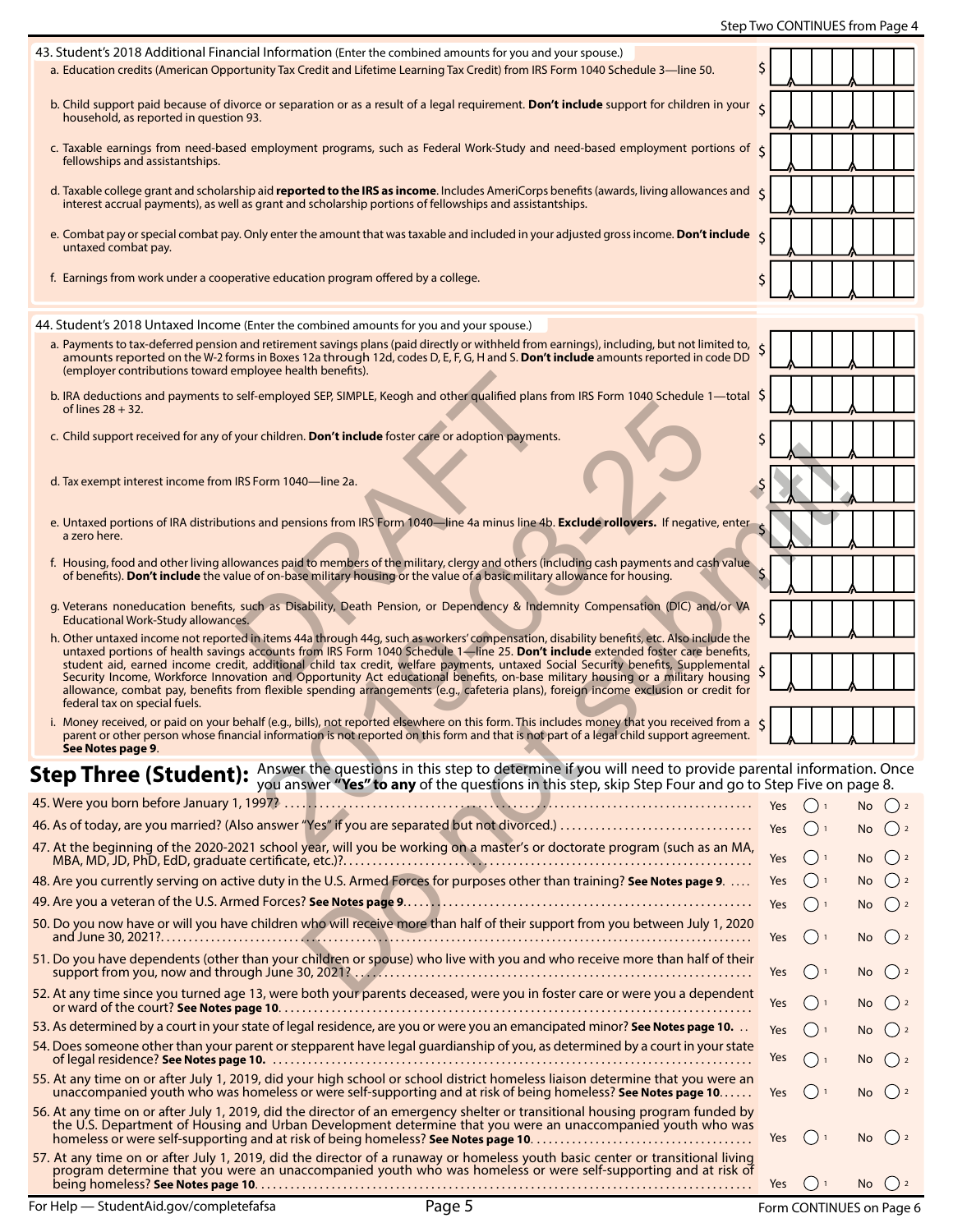<span id="page-5-5"></span><span id="page-5-4"></span><span id="page-5-3"></span><span id="page-5-2"></span><span id="page-5-1"></span><span id="page-5-0"></span>

| If you (the student) answered "No" to every question in Step Three, go to Step Four.<br>If you answered "Yes" to any question in Step Three, skip Step Four and go to Step Five on page 8.<br>(Health professions and law school students: Your college may require you to complete Step Four even if you answered "Yes" to any Step Three question.)<br>If you believe that you are unable to provide parental information, see Notes page 10.                                                                                                                                                                                                                                                                       |                                                                                  |                                                                                       |                                        |                                                                                                    |
|-----------------------------------------------------------------------------------------------------------------------------------------------------------------------------------------------------------------------------------------------------------------------------------------------------------------------------------------------------------------------------------------------------------------------------------------------------------------------------------------------------------------------------------------------------------------------------------------------------------------------------------------------------------------------------------------------------------------------|----------------------------------------------------------------------------------|---------------------------------------------------------------------------------------|----------------------------------------|----------------------------------------------------------------------------------------------------|
| Step Four (Parent): Complete this step if you (the student) answered "No" to all questions in Step Three.                                                                                                                                                                                                                                                                                                                                                                                                                                                                                                                                                                                                             |                                                                                  |                                                                                       |                                        |                                                                                                    |
| Answer all the questions in Step Four even if you do not live with your legal parents (biological, adoptive, or as determined by the state [for example, if the parent is listed<br>on the birth certificate]). Grandparents, foster parents, legal guardians, widowed stepparents, aunts, uncles, and siblings are not considered parents on this form unless they<br>have legally adopted you. If your legal parents are married to each other, or are not married to each other and live together, answer the questions about both of them. If<br>your parent was never married or is remarried, divorced, separated or widowed, see StudentAid.gov/fafsa-parent and/or Notes page 10 for additional instructions. |                                                                                  |                                                                                       |                                        |                                                                                                    |
| 58. As of today, what is the marital status of your parents?                                                                                                                                                                                                                                                                                                                                                                                                                                                                                                                                                                                                                                                          |                                                                                  | 59. Month and year                                                                    | <b>MONTH</b>                           | <b>YEAR</b>                                                                                        |
| Unmarried and both legal parents living                                                                                                                                                                                                                                                                                                                                                                                                                                                                                                                                                                                                                                                                               |                                                                                  | they were married,<br>remarried, separated,<br>divorced or widowed.                   |                                        |                                                                                                    |
| What are the Social Security Numbers, names and dates of birth of the parents reporting information on this form?<br>If your parent does not have a Social Security Number, you must enter 000-00-0000. If the name includes a suffix, such as Jr. or III, include a space between the last name and                                                                                                                                                                                                                                                                                                                                                                                                                  |                                                                                  |                                                                                       |                                        |                                                                                                    |
| suffix. Enter two digits for each day and month (e.g., for May 31, enter 05 31).<br>Questions 60-63 are for Parent 1 (father/mother/stepparent)                                                                                                                                                                                                                                                                                                                                                                                                                                                                                                                                                                       |                                                                                  |                                                                                       |                                        |                                                                                                    |
| <b>60. SOCIAL SECURITY NUMBER</b>                                                                                                                                                                                                                                                                                                                                                                                                                                                                                                                                                                                                                                                                                     | 61. LAST NAME, AND                                                               |                                                                                       | 63. DATE OF BIRTH<br>62. FIRST INITIAL | 9                                                                                                  |
| Questions 64-67 are for Parent 2 (father/mother/stepparent)<br>64. SOCIAL SECURITY NUMBER<br>65. LAST NAME, AND                                                                                                                                                                                                                                                                                                                                                                                                                                                                                                                                                                                                       |                                                                                  |                                                                                       | 66. FIRST INITIAL<br>67. DATE OF BIRTH |                                                                                                    |
|                                                                                                                                                                                                                                                                                                                                                                                                                                                                                                                                                                                                                                                                                                                       |                                                                                  |                                                                                       |                                        | $\overline{9}$                                                                                     |
| 68. Your parents' e-mail address. If you provide your parents' e-mail address, we will let them know your FAFSA form has been processed. This e-mail address will<br>also be shared with your state and the colleges listed on your FAFSA form to allow them to electronically communicate with your parents.                                                                                                                                                                                                                                                                                                                                                                                                         |                                                                                  |                                                                                       |                                        |                                                                                                    |
|                                                                                                                                                                                                                                                                                                                                                                                                                                                                                                                                                                                                                                                                                                                       |                                                                                  |                                                                                       |                                        |                                                                                                    |
| <b>MONTH</b><br><b>YEAR</b><br><b>STATE</b><br>70. Did your parents become<br>71. If the answer to question 70 is "No," give the<br>69. What is your<br>Yes<br>$($ )<br>legal residents of this state<br>month and year legal residency began for the<br>parents' state of<br>No.<br>parent who has lived in the state the longest.<br>legal residence?<br>before January 1, 2015?                                                                                                                                                                                                                                                                                                                                    |                                                                                  |                                                                                       |                                        |                                                                                                    |
| 72. How many people are in your parents' household?<br>Include:<br>• yourself, even if you don't live with your parents,<br>your parents,<br>your parents' other children (even if they do not live with your parents) if (a) your parents will provide more than half of their support<br>between July 1, 2020 and June 30, 2021, or (b) the children could answer "No" to every question in Step Three on page 5 of this form, and<br>other people if they now live with your parents, your parents provide more than half of their support and your parents will continue to<br>provide more than half of their support between July 1, 2020 and June 30, 2021.                                                    |                                                                                  |                                                                                       |                                        |                                                                                                    |
| 73. How many people in your parents' household (from question 72) will be college students between July 1, 2020 and June 30, 2021?<br>Always count yourself as a college student. Do not include your parents. Do not include siblings who are in U.S. military service academies. You<br>may include others only if they will attend, at least half-time in 2020-2021, a program that leads to a college degree or certificate.                                                                                                                                                                                                                                                                                      |                                                                                  |                                                                                       |                                        |                                                                                                    |
| At any time during 2018 or 2019, did you, your parents, or anyone in your parents' household (from question 72) receive benefits from any of the federal programs listed?<br>Mark all that apply. Answering these questions will NOT reduce eligibility for student aid or these programs. TANF has different names in many states. Call 1-800-433-3243 to<br>find out the name of your state's program. If you, your parents, or anyone in your household receives any of these benefits after filing the FAFSA form but before December<br>31, 2019, you must update your response by logging in to fafsa.gov and selecting "Make FAFSA Corrections."                                                               |                                                                                  |                                                                                       |                                        |                                                                                                    |
| 74. Medicaid or<br>75. Supplemental<br>Nutrition Assistance $\bigcirc$<br>Supplemental<br>$\cup$<br>Program (SNAP)<br>Security Income (SSI)                                                                                                                                                                                                                                                                                                                                                                                                                                                                                                                                                                           | 76. Free or Reduced<br><b>Price School</b><br>Lunch                              | 77. Temporary Assistance<br>for Needy Families $\bigcirc$<br>$($ )<br>(TANF)          |                                        | 78. Special Supplemental Nutrition<br>Program for Women, Infants, $\bigcirc$<br>and Children (WIC) |
| If your answer to question 58 was "Unmarried and both legal parents living together," contact 1-800-433-3243 for assistance with answering questions 79-92.                                                                                                                                                                                                                                                                                                                                                                                                                                                                                                                                                           |                                                                                  |                                                                                       |                                        |                                                                                                    |
| 79. For 2018, have your parents completed their IRS<br>income tax return or another tax return listed in<br>question 80?                                                                                                                                                                                                                                                                                                                                                                                                                                                                                                                                                                                              | file or will they file for 2018?                                                 | 80. What income tax return did your parents                                           |                                        | 81. For 2018, what is or will be your parents' tax<br>filing status according to their tax return? |
| My parents have already completed their return.<br>() <sub>1</sub>                                                                                                                                                                                                                                                                                                                                                                                                                                                                                                                                                                                                                                                    |                                                                                  |                                                                                       |                                        |                                                                                                    |
| My parents will file but have not yet completed<br>$()$ 2                                                                                                                                                                                                                                                                                                                                                                                                                                                                                                                                                                                                                                                             | A foreign tax return, IRS 1040NR or IRS<br>territory or Freely Associated State. | 1040NR-EZ. See Notes page 9.  0 3<br>A tax return with Puerto Rico, another U.S.      |                                        | Married—filed joint return $\bigcirc$ 2<br>Married—filed separate return $\bigcirc$ 3              |
| My parents are not going to file.<br>$\bigcirc$ 3                                                                                                                                                                                                                                                                                                                                                                                                                                                                                                                                                                                                                                                                     |                                                                                  |                                                                                       |                                        |                                                                                                    |
| 82. Did (or will) your parents file a Schedule 1<br>with their 2018 tax return? See Notes page 9.                                                                                                                                                                                                                                                                                                                                                                                                                                                                                                                                                                                                                     | Yes $()$ 2<br>No $()$ <sup>1</sup><br>Don't know $\bigcirc$ 3                    | 83. As of today, is either of your parents a<br>dislocated worker? See Notes page 10. |                                        | Yes $()$ 1<br>No<br>Don't know $\binom{3}{3}$                                                      |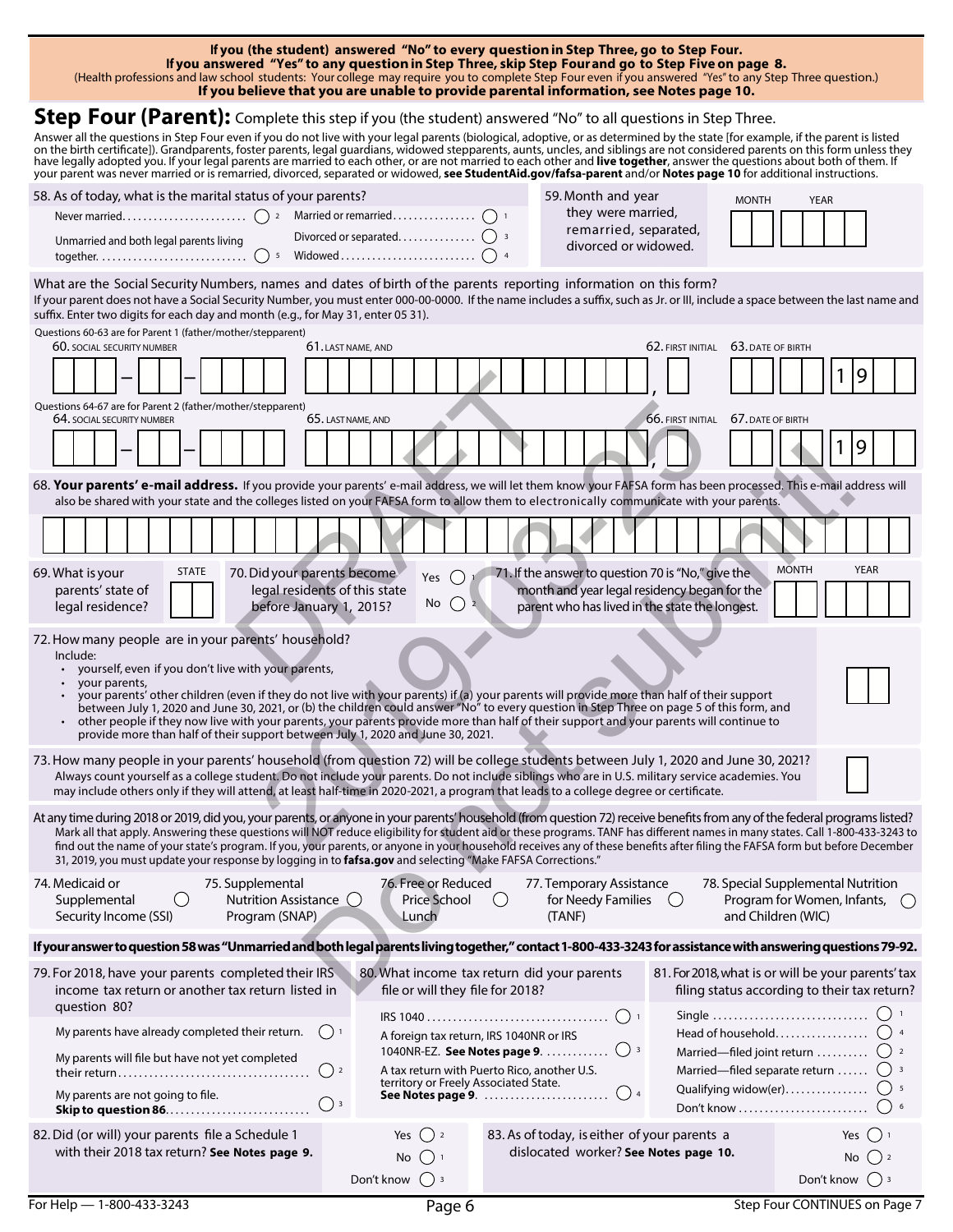Step Four CONTINUES from Page 6

<span id="page-6-2"></span><span id="page-6-1"></span><span id="page-6-0"></span>

| For questions 84-92, if the answer is zero or the question does not apply, enter 0. Report whole dollar amounts with no cents.                                                                                                                                                                                                                                                                                                                                                                                                                                                                                                                                                           |    |
|------------------------------------------------------------------------------------------------------------------------------------------------------------------------------------------------------------------------------------------------------------------------------------------------------------------------------------------------------------------------------------------------------------------------------------------------------------------------------------------------------------------------------------------------------------------------------------------------------------------------------------------------------------------------------------------|----|
| 84. What was your parents' adjusted gross income for 2018? Adjusted gross income is on IRS Form 1040-line 7.                                                                                                                                                                                                                                                                                                                                                                                                                                                                                                                                                                             | \$ |
| 85. Enter your parents' income tax for 2018. Income tax amount is the total of IRS Form 1040-line 13 minus<br>Schedule 2-line 46.                                                                                                                                                                                                                                                                                                                                                                                                                                                                                                                                                        | \$ |
| Questions 86 and 87 ask about earnings (wages, salaries, tips, etc.) in 2018. Answer the questions whether or not a tax return was filed. This information may be on the W-2<br>forms or on the tax return selected in question 80: IRS Form 1040—line 1 + Schedule 1—lines 12 + 18 + Schedule K-1 (IRS Form 1065)—Box 14 (Code A). If any individual<br>earning item is negative, do not include that item in your calculation. Report the information for the parent listed in questions 60-63 in question 86 and the information for<br>the parent listed in questions 64-67 in question 87.                                                                                          |    |
| 86. How much did Parent 1 (father/mother/stepparent) earn from working in 2018?                                                                                                                                                                                                                                                                                                                                                                                                                                                                                                                                                                                                          | Ś  |
| 87. How much did Parent 2 (father/mother/stepparent) earn from working in 2018?                                                                                                                                                                                                                                                                                                                                                                                                                                                                                                                                                                                                          | \$ |
| 88. As of today, what is your parents' total current balance of cash, savings, and checking accounts? Don't include student<br>financial aid.                                                                                                                                                                                                                                                                                                                                                                                                                                                                                                                                            | \$ |
| 89. As of today, what is the net worth of your parents' investments, including real estate? Don't include the home in which<br>your parents live. See Notes page 9.                                                                                                                                                                                                                                                                                                                                                                                                                                                                                                                      | Ŝ  |
| 90. As of today, what is the net worth of your parents' current businesses and/or investment farms? Don't include a family<br>farm or family business with 100 or fewer full-time or full-time equivalent employees. See Notes page 9.                                                                                                                                                                                                                                                                                                                                                                                                                                                   | Ś  |
| 91. Parents' 2018 Additional Financial Information (Enter the amounts for your parent[s].)<br>a. Education credits (American Opportunity Tax Credit and Lifetime Learning Tax Credit) from IRS Form 1040 Schedule 3-line 50.                                                                                                                                                                                                                                                                                                                                                                                                                                                             |    |
| b. Child support paid because of divorce or separation or as a result of a legal requirement. Don't include support for children in your                                                                                                                                                                                                                                                                                                                                                                                                                                                                                                                                                 |    |
| parents' household, as reported in question 72.<br>c. Your parents' taxable earnings from need-based employment programs, such as Federal Work-Study and need-based employment                                                                                                                                                                                                                                                                                                                                                                                                                                                                                                           |    |
| portions of fellowships and assistantships.                                                                                                                                                                                                                                                                                                                                                                                                                                                                                                                                                                                                                                              |    |
| d. Your parents' taxable college grant and scholarship aid reported to the IRS as income. Includes AmeriCorps benefits (awards, living)<br>allowances and interest accrual payments), as well as grant and scholarship portions of fellowships and assistantships.                                                                                                                                                                                                                                                                                                                                                                                                                       | \$ |
| e. Combat pay or special combat pay. Only enter the amount that was taxable and included in your parents' adjusted gross income.<br>Don't include untaxed combat pay.                                                                                                                                                                                                                                                                                                                                                                                                                                                                                                                    | \$ |
| f. Earnings from work under a cooperative education program offered by a college.                                                                                                                                                                                                                                                                                                                                                                                                                                                                                                                                                                                                        | \$ |
|                                                                                                                                                                                                                                                                                                                                                                                                                                                                                                                                                                                                                                                                                          |    |
| 92. Parents' 2018 Untaxed Income (Enter the amounts for your parent[s].)                                                                                                                                                                                                                                                                                                                                                                                                                                                                                                                                                                                                                 |    |
| a. Payments to tax-deferred pension and retirement savings plans (paid directly or withheld from earnings), including, but not limited<br>to, amounts reported on the W-2 forms in Boxes 12a through 12d, codes D, E, F, G, H and S. Don't include amounts reported in code<br>DD (employer contributions toward employee health benefits).                                                                                                                                                                                                                                                                                                                                              |    |
| b. IRA deductions and payments to self-employed SEP, SIMPLE, Keogh and other qualified plans from IRS Form 1040 Schedule 1-total<br>of lines $28 + 32$ .                                                                                                                                                                                                                                                                                                                                                                                                                                                                                                                                 | \$ |
| c. Child support received for any of your parents' children. Don't include foster care or adoption payments.                                                                                                                                                                                                                                                                                                                                                                                                                                                                                                                                                                             | \$ |
| d. Tax exempt interest income from IRS Form 1040-line 2a.                                                                                                                                                                                                                                                                                                                                                                                                                                                                                                                                                                                                                                | \$ |
| e. Untaxed portions of IRA distributions and pensions from IRS Form 1040—line 4a minus line 4b. Exclude rollovers. If negative, enter<br>a zero here.                                                                                                                                                                                                                                                                                                                                                                                                                                                                                                                                    | \$ |
| f. Housing, food and other living allowances paid to members of the military, clergy and others (including cash payments and cash<br>value of benefits). Don't include the value of on-base military housing or the value of a basic military allowance for housing.                                                                                                                                                                                                                                                                                                                                                                                                                     | \$ |
| g. Veterans noneducation benefits, such as Disability, Death Pension, or Dependency & Indemnity Compensation (DIC) and/or VA<br>Educational Work-Study allowances.                                                                                                                                                                                                                                                                                                                                                                                                                                                                                                                       | \$ |
| h. Other untaxed income not reported in items 92a through 92g, such as workers' compensation, disability benefits, etc. Also include the<br>untaxed portions of health savings accounts from IRS Form 1040 Schedule 1—line 25. Don't include extended foster care benefits,<br>student aid, earned income credit, additional child tax credit, welfare payments, untaxed Social Security benefits, Supplemental<br>Security Income, Workforce Innovation and Opportunity Act educational benefits, on-base military housing or a military housing<br>allowance, combat pay, benefits from flexible spending arrangements (e.g., cafeteria plans), foreign income exclusion or credit for |    |

federal tax on special fuels.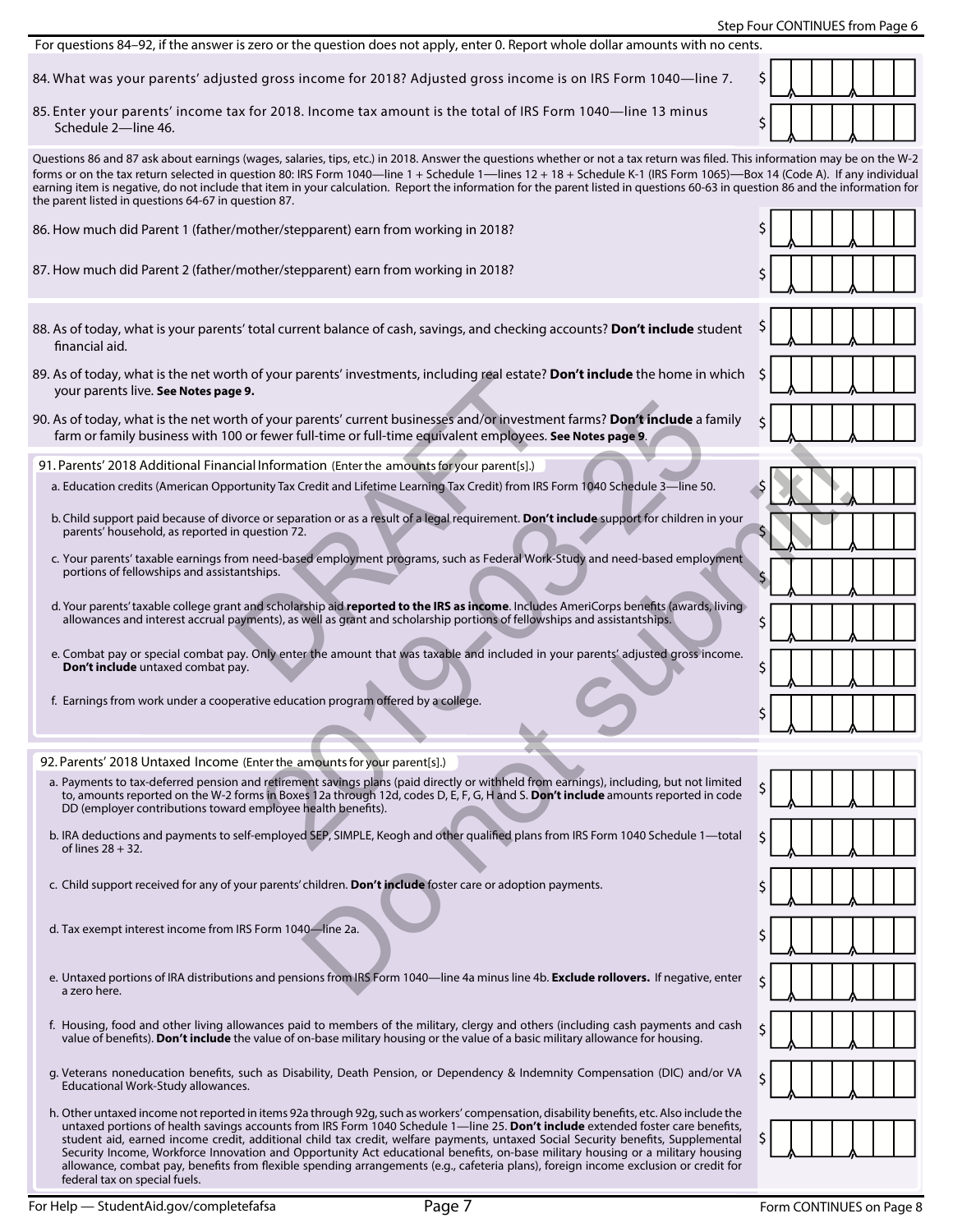# <span id="page-7-0"></span>**Sten Five (Student):** Complete this step only if you (the student) answered "Yes" to any questions in Step Three

<span id="page-7-1"></span>

| <b>Prop I IVe (Pranchiv).</b> Complete and step only if you (the student) undirected ited to any questions in step Timeer                                                                                                                                                                                                                                                                                                                                                                                                                                                                                                                          |                                       |  |  |
|----------------------------------------------------------------------------------------------------------------------------------------------------------------------------------------------------------------------------------------------------------------------------------------------------------------------------------------------------------------------------------------------------------------------------------------------------------------------------------------------------------------------------------------------------------------------------------------------------------------------------------------------------|---------------------------------------|--|--|
| 93. How many people are in your household?<br>Include:<br>• yourself (and your spouse),<br>• your children, if you will provide more than half of their support between July 1, 2020 and June 30, 2021, even if they do not live with you, and<br>other people if they now live with you, you provide more than half of their support and you will continue to provide more than half of their<br>support between July 1, 2020 and June 30, 2021.                                                                                                                                                                                                  |                                       |  |  |
| 94. How many people in your (and your spouse's) household (from question 93) will be college students between July 1, 2020<br>and June 30, 2021? Always count yourself as a college student. Do not include family members who are in U.S. military service academies.<br>Include others only if they will attend, at least half-time in 2020-2021, a program that leads to a college degree or certificate.                                                                                                                                                                                                                                       |                                       |  |  |
| At any time during 2018 or 2019, did you (or your spouse) or anyone in your household (from question 93) receive benefits from any of the federal programs listed?<br>Mark all that apply. Answering these questions will NOT reduce eligibility for student aid or these programs. TANF has different names in many states. Call 1-800-433-3243<br>to find out the name of your state's program. If you (or your spouse) or anyone in your household receives any of these benefits after filing the FAFSA form but before<br>December 31, 2019, you must update your response by logging in to fafsa.gov and selecting "Make FAFSA Corrections." |                                       |  |  |
| 95. Medicaid or<br>96. Supplemental<br>97. Free or Reduced<br>98. Temporary Assistance<br>99. Special Supplemental Nutrition<br>Supplemental<br>Nutrition Assistance ()<br>$($ )<br>for Needy Families ()<br><b>Price School</b><br>$\left( \quad \right)$<br>Security Income (SSI)<br>and Children (WIC)<br>Program (SNAP)<br>(TANF)<br>Lunch                                                                                                                                                                                                                                                                                                     | Program for Women, Infants, $\bigcap$ |  |  |
| Yes $()$ <sup>1</sup><br>100. As of today, are you (or your spouse) a dislocated worker? See Notes page 10.<br>No $()$ 2                                                                                                                                                                                                                                                                                                                                                                                                                                                                                                                           | Don't know $\binom{3}{3}$             |  |  |
| <b>Step Six (Student):</b> Indicate which colleges you want to receive your FAFSA information.                                                                                                                                                                                                                                                                                                                                                                                                                                                                                                                                                     |                                       |  |  |
| Enter the six-digit federal school code and your housing plans for each college or school you want to receive your FAFSA information. You can find the                                                                                                                                                                                                                                                                                                                                                                                                                                                                                             |                                       |  |  |

school codes at **fafsa.gov** or by calling 1-800-433-3243. If you cannot obtain a code, write in the complete name, address, city and state of the college. If you want more schools to receive your FAFSA information, read *What is the FAFSA Form?* on page 2. All of the information you included on your FAFSA form, *with the exception of the list of colleges*, will be sent to each of the colleges you listed. In addition, all of your FAFSA information, *including the list of colleges*, will be sent to your state grant agency. For federal student aid purposes, it does not matter in what order you list your selected schools. However, the order in which you list schools may affect your eligibility for state aid. Consult your state agency or **StudentAid.gov/order** for details.

<span id="page-7-2"></span>

# **Step Seven (Student and Parent): Read, sign and date.**

1

| If you are the student, by signing this application you certify that you (1) will use federal and/or state<br>student financial aid only to pay the cost of attending an institution of higher education, (2) are not                                                                                                                                                                                                                                                                                                                                                               |                                                                                                                                                                                                                                                                                                                                                                                                                                                                                                               | 102. Date this form was completed                                              |                                        |  |
|-------------------------------------------------------------------------------------------------------------------------------------------------------------------------------------------------------------------------------------------------------------------------------------------------------------------------------------------------------------------------------------------------------------------------------------------------------------------------------------------------------------------------------------------------------------------------------------|---------------------------------------------------------------------------------------------------------------------------------------------------------------------------------------------------------------------------------------------------------------------------------------------------------------------------------------------------------------------------------------------------------------------------------------------------------------------------------------------------------------|--------------------------------------------------------------------------------|----------------------------------------|--|
| Grant from more than one college for the same period of time.                                                                                                                                                                                                                                                                                                                                                                                                                                                                                                                       | in default on a federal student loan or have made satisfactory arrangements to repay it, (3) do not<br>owe money back on a federal student grant or have made satisfactory arrangements to repay it, (4)<br>will notify your college if you default on a federal student loan and (5) will not receive a Federal Pell                                                                                                                                                                                         | <b>MONTH</b><br>DAY                                                            | $2019$ ()<br>$2020$ $\bigcirc$<br>2021 |  |
|                                                                                                                                                                                                                                                                                                                                                                                                                                                                                                                                                                                     | If you are the parent or the student, by signing this application you certify that all of the information<br>you provided is true and complete to the best of your knowledge and you agree, if asked, to<br>provide information that will verify the accuracy of your completed form. This information may<br>include U.S. or state income tax forms that you filed or are required to file. Also, you certify that<br>you understand that the Secretary of Education has the authority to verify information | 103. Student (Sign below)                                                      |                                        |  |
| reported on this application with the Internal Revenue Service and other federal agencies. If<br>you electronically sign any document related to the federal student aid programs using an FSA ID<br>(username and password) and/or any other credential, you certify that you are the person identified<br>by that username and password and/or other credential, and have not disclosed that username<br>and password and/or other credential to anyone else. If you purposely give false or misleading<br>information, you may be fined up to \$20,000, sent to prison, or both. |                                                                                                                                                                                                                                                                                                                                                                                                                                                                                                               | Parent (A parent from Step Four sign below.)                                   |                                        |  |
|                                                                                                                                                                                                                                                                                                                                                                                                                                                                                                                                                                                     |                                                                                                                                                                                                                                                                                                                                                                                                                                                                                                               |                                                                                |                                        |  |
| If a fee was paid to someone for advice or<br>for completing this form, that person must<br>complete this section.                                                                                                                                                                                                                                                                                                                                                                                                                                                                  | 104. Preparer's Social Security Number (or 105)                                                                                                                                                                                                                                                                                                                                                                                                                                                               | <b>COLLEGE USE ONLY</b><br>Homeless<br>$D/O$ $( ) 1$<br>Youth<br>Determination | <b>FEDERAL SCHOOL CODE</b>             |  |
| Preparer's name, firm and address                                                                                                                                                                                                                                                                                                                                                                                                                                                                                                                                                   | 105. Employer ID number (or 104)                                                                                                                                                                                                                                                                                                                                                                                                                                                                              | <b>FAA Signature</b>                                                           |                                        |  |
|                                                                                                                                                                                                                                                                                                                                                                                                                                                                                                                                                                                     | $106$ . Preparer's signature and date                                                                                                                                                                                                                                                                                                                                                                                                                                                                         |                                                                                |                                        |  |
|                                                                                                                                                                                                                                                                                                                                                                                                                                                                                                                                                                                     |                                                                                                                                                                                                                                                                                                                                                                                                                                                                                                               |                                                                                |                                        |  |
|                                                                                                                                                                                                                                                                                                                                                                                                                                                                                                                                                                                     |                                                                                                                                                                                                                                                                                                                                                                                                                                                                                                               | <b>DATA ENTRY</b><br>$\bigcap_{n}$ $\bigcap_{n}$                               | $\bigcap$<br>$\bigcap$ $\bigcap$       |  |

USE ONLY:  $\bigcirc$  P  $\bigcirc$  \*  $\bigcirc$  L  $\bigcirc$  E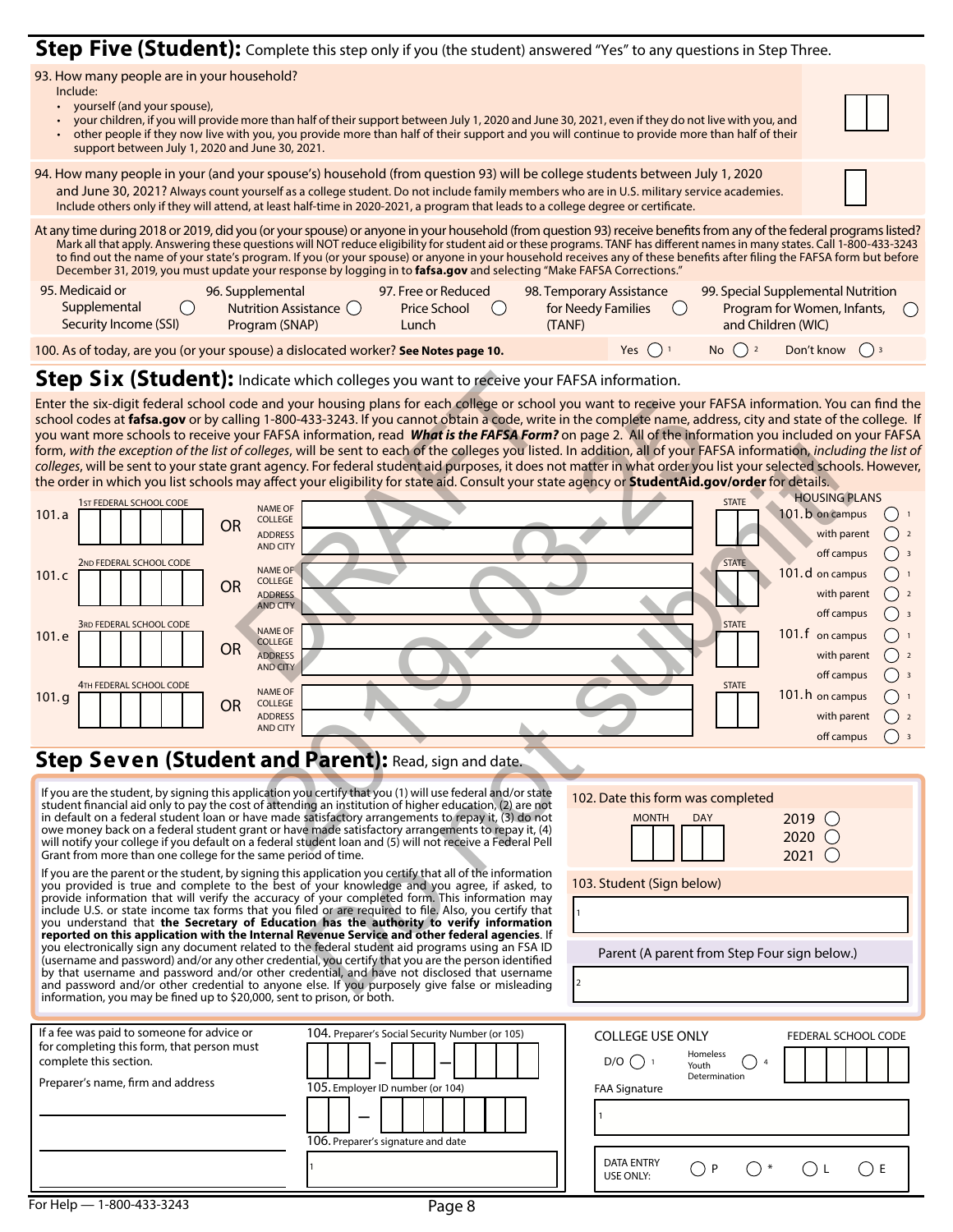### <span id="page-8-1"></span>**Notes for question [8](#page-2-4) (page 3)**

Enter your Social Security Number (SSN) as it appears on your Social Security card. If you are a resident of the Freely Associated States (i.e., the Republic of Palau, the Republic of the Marshall Islands, or the Federated States of Micronesia) and were issued an identification number beginning with "666" when submitting a FAFSA form previously, enter that number here. If you are a first-time applicant from the Freely Associated States, enter "666" in the first three boxes of the SSN field and leave the remaining six positions blank and we will create an identification number to be used for federal student aid purposes.

### **Notes for questions [14](#page-2-5) and [15](#page-2-1) (page 3)**

If you are an eligible noncitizen, write in your eight- or nine-digit Alien Registration Number. Generally, you are an eligible noncitizen if you are (1) a permanent U.S. resident with a Permanent Resident Card (I-551); (2) a conditional permanent resident with a Conditional Green Card (I-551C); (3) the holder of an Arrival-Departure Record (I-94) from the Department of Homeland Security showing any one of the following designations: "Refugee," "Asylum Granted," "Parolee" (I-94 confirms that you were paroled for a minimum of one year and status has not expired), T-Visa holder (T-1, T-2, T-3, etc.) or "Cuban-Haitian Entrant;" or (4) the holder of a valid certification or eligibility letter from the Department of Health and Human Services showing a designation of "Victim of human trafficking."

If you are in the U.S. and have been granted Deferred Action for Childhood Arrivals (DACA), an F1 or F2 student visa, a J1 or J2 exchange visitor visa, or a G series visa (pertaining to international organizations), select "No, I am not a citizen or eligible noncitizen." You will not be eligible for federal student aid. If you have a Social Security Number but are not a citizen or an eligible noncitizen, including if you have been granted DACA, you should still complete the FAFSA form because you may be eligible for state or college aid. antion of "Victim of human trafficking."<br>
granted Deferred Action for Childhood<br>
insurance, retirues of<br>
the visa, a J1 or J2 exchange visitor visa,<br>
elect "No, I already reporte<br>
security Number but are not a citizen<br>
sec

#### <span id="page-8-0"></span>**Notes for questions [16](#page-2-2) and [17](#page-2-6) (page 3)**

Report your marital status as of the date you sign your FAFSA form. If your marital status changes after you sign your FAFSA form, check with the **financial aid office at the college**.

#### <span id="page-8-2"></span>**Notes for questions [21](#page-2-7) and [22](#page-2-8) (page 3)**

To be eligible for federal student aid, male citizens and male immigrants residing in the U.S. aged 18 through 25 are required to register with the Selective Service System, with limited exceptions. The Selective Service System and the registration requirement applies to any person assigned the sex of male at birth (see **[www.sss.gov/Registration-Info/Who-Registration](https://www.sss.gov/Registration-Info/Who-Registration)**). The Selective Service System and the registration requirement for males preserves America's ability to provide resources in an emergency to the U.S. Armed Forces. For more information about the Selective Service System, visit **[sss.gov](https://sss.gov)**. Forms are available at your local U.S. Post Office. nted Deferred Action for Childhood<br>
isa, all or J2 exchange visitor visa,<br>
education RAs, Keogh plans, etc.) or cash, sa<br>
ational organizations), select "No, learedly reported in questions 40 and 88.<br>
"You will not be elig

# <span id="page-8-5"></span>**Notes for questions [33](#page-3-3) (page 4)**

#### <span id="page-8-9"></span>**and [80](#page-5-2) (page 6)**

If you filed or will file a foreign tax return, IRS 1040NR or IRS 1040NR-EZ, or a tax return with Puerto Rico, another U.S. territory (e.g., Guam, American Samoa, the U.S. Virgin Islands, Swain's Island or the Northern Marianas Islands) or one of the Freely Associated States, use the information from that return to fill out this form. If you filed a foreign return, convert all monetary units to U.S. dollars, using the published exchange rate in effect for the date nearest to today's date. To view the daily exchange rates, go to **[federalreserve.gov/releases/h10/current](https://federalreserve.gov/releases/h10/current)**.

# <span id="page-8-4"></span>**Notes for questions [35](#page-3-4) (page 4)**

#### <span id="page-8-8"></span>**and [82](#page-5-3) (page 6)**

In general, many people only need to file Form 1040 and no schedules. Schedule 1 is used to report additional income or adjustments to income that cannot be entered directly on Form 1040.

#### <span id="page-8-3"></span>**Notes for questions [41](#page-3-5) and [42 \(](#page-3-6)page 4), [44](#page-4-0)i (page 5),**

#### <span id="page-8-10"></span>**an[d 89 a](#page-6-1)nd [90 \(](#page-6-2)page 7)**

Net worth means the current value, as of today, of investments, businesses, and/or investment farms, minus debts related to those same investments, businesses, and/or investment farms. When calculating net worth, use 0 for investments or properties with a negative value.

*(Note continues in next column.)*

**Investments include** real estate (do not include the home in which you live), rental property (includes a unit within a family home that has its own entrance, kitchen, and bath rented to someone other than a family member), trust funds, UGMA and UTMA accounts, money market funds, mutual funds, certificates of deposit, stocks, stock options, bonds, other securities, installment and land sale contracts (including mortgages held), commodities, etc.

**Investments also include** qualified educational benefits or education savings accounts (e.g., Coverdell savings accounts, 529 college savings plans and the refund value of 529 prepaid tuition plans). For a student who does not report parental information, the accounts owned by the student (and/or the student's spouse) are reported as student investments in question 41. For a student who must report parental information, the accounts are reported as parental investments in question 89, including all accounts owned by the student and all accounts owned by the parents for any member of the household.

**Money received, or paid on your behalf,** also includes distributions to you (the student beneficiary) from a 529 plan that is owned by someone other than you or your parents (such as your grandparents, aunts, uncles, and non-custodial parents). You must include these distribution amounts in question 44i.

**Investments do not include** the home you live in, the value of life insurance, retirement plans (401[k] plans, pension funds, annuities, noneducation IRAs, Keogh plans, etc.) or cash, savings and checking accounts already reported in questions 40 and 88.

**Investments also do not include** UGMA and UTMA accounts for which you are the custodian, but not the owner.

Investment value means the current balance or market value of these investments as of today. Investment debt means only those debts that are related to the investments.

**Business and/or investment farm value includes** the market value of land, buildings, machinery, equipment, inventory, etc. Business and/or investment farm debt means only those debts for which the business or investment farm was used as collateral.

**Business value does not include** the value of a small business if your family owns and controls more than 50 percent of the business and the business has 100 or fewer full-time or full-time equivalent employees. For small business value, your family includes (1) persons directly related to you, such as a parent, sister or cousin, or (2) persons who are or were related to you by marriage, such as a spouse, stepparent or sister-in-law.

**Investment farm value does not include** the value of a family farm that you (your spouse and/or your parents) live on and operate.

#### <span id="page-8-6"></span>**Notes for question 48 (page 5)**

Answer "**Yes**" if you are currently serving in the U.S. Armed Forces or are a National Guard or Reserves enlistee who is on active duty for other than state or training purposes.

Answer "**No**" if you are a National Guard or Reserves enlistee who is on active duty for state or training purposes.

#### <span id="page-8-7"></span>**Notes for question 49 (page 5)**

Answer "**Yes**" (you are a veteran) if you (1) have engaged in active duty (including basic training) in the U.S. Armed Forces, or are a National Guard or Reserves enlistee who was called to active duty for other than state or training purposes, or were a cadet or midshipman at one of the service academies, **and** (2) were released under a condition other than dishonorable. Also answer "**Yes**" if you are not a veteran now but will be one by June 30, 2021. III not be eligible for Federal<br>
Simple for the digital for the custodian, but not the downtown the beam of a citize<br>
se you may be eligible for the custodian, but not the owner.<br>
Se you may be eligible for the town throw

Answer "**No**" (you are not a veteran) if you (1) have never engaged in active duty (including basic training) in the U.S. Armed Forces, (2) are currently an ROTC student or a cadet or midshipman at a service academy, (3) are a National Guard or Reserves enlistee activated only for state or training purposes, or (4) were engaged in active duty in the U.S. Armed Forces but released under dishonorable conditions.

Also answer "**No**" if you are currently serving in the U.S. Armed Forces and will continue to serve through June 30, 2021.